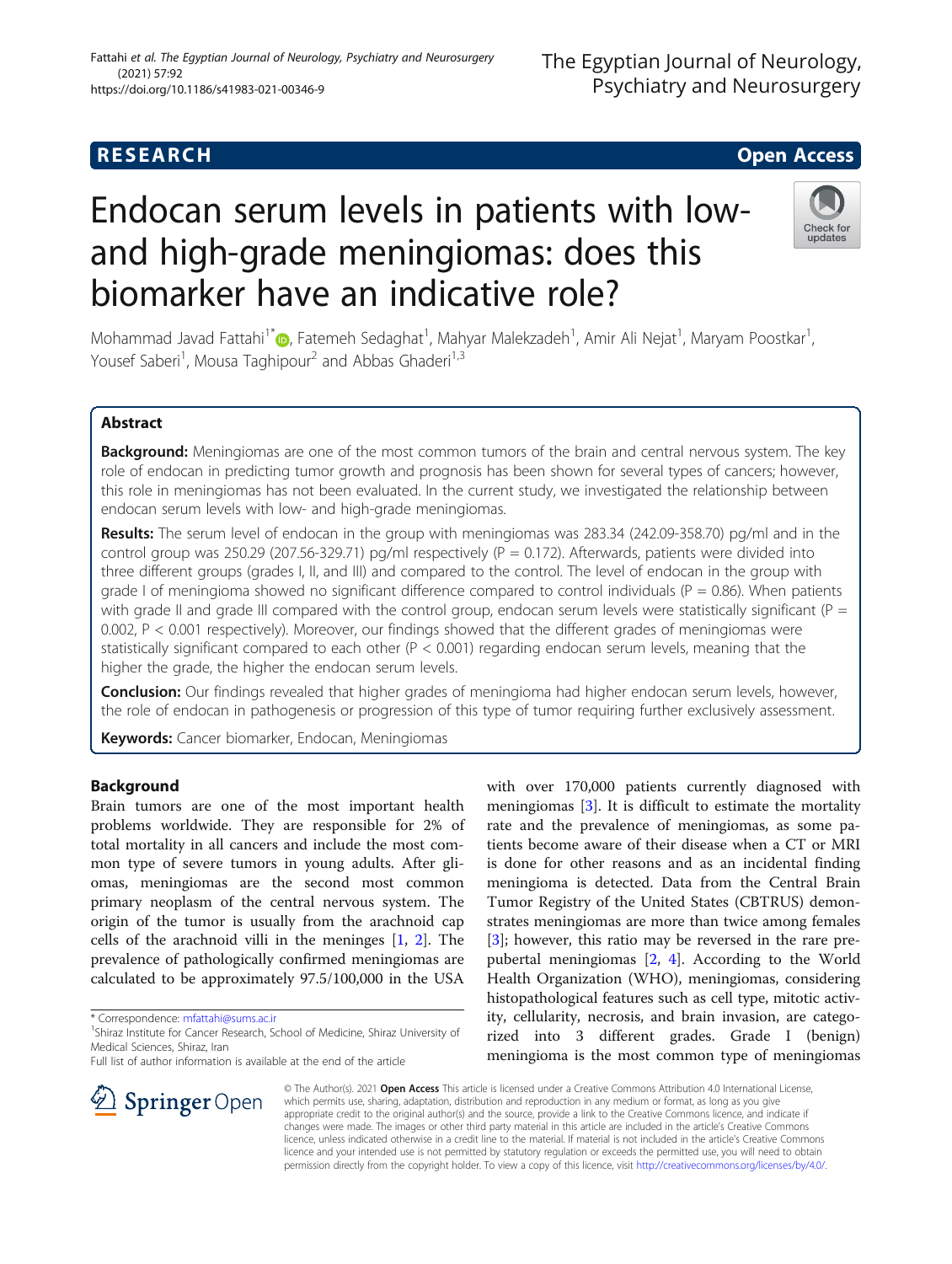with approximately 90% prevalence, grade II (atypical meningioma) represents approximately 5-7% of all meningiomas and grade III or anaplastic meningioma accounts for 3% of all meningiomas [[5\]](#page-5-0). Currently, there is no established serum-based marker which can be used for diagnostic and prognostic purposes for meningiomas. Therefore, identification of non-invasive circulating tumor markers would not only improve early detection of meningiomas but also improve survival rate of meningioma patients [[6\]](#page-5-0).

Endocan, previously known as endothelial cell-specific molecule-1(ESM-1), is soluble dermatan sulfate proteoglycan, which is primarily produced by endothelial cells in different organs such as kidney, liver, lung, and gastrointestinal system [[7](#page-5-0)–[9](#page-5-0)]. It contains a core protein with 165 amino acids that are enveloped by a mucopolysaccharide chain that is connected to a serine residue of the protein [\[10\]](#page-5-0). The gene encoding human endocan is located on chromosome 5 containing two introns and three exons  $[11]$  $[11]$  $[11]$ . The expression of endocan is regulated by some inflammatory cytokines such as tumor necrosis factor- $\alpha$  (TNF- $\alpha$ ) and interleukin-1 (IL-1) as well as some angiogenic factors such as fibroblast growth factor-2 (FGF-2) and vascular endothelial growth factor-A (VEGF-A) [[12](#page-5-0), [13](#page-5-0)]. Over-expression of endocan is frequently accompanied by hypersecretion of intercellular adhesion molecule-1,2 (ICAM-1 and ICAM-2) leading to increase in leukocyte migration, adhesion, and activation [[14,](#page-5-0) [15\]](#page-5-0). Due to the potential role of both inflammatory cytokines and intercellular adhesion molecules in an inflammatory response and ischemia/reperfusion injuries, it is now hypothesized that the over-expression of endocan can activate both inflammatory and tumoral processing through activation of inflammatory mediators and adhesion molecules. Recent studies have focused on the central role of endocan over-expression in angiogenesis and tumorigenesis and thus this biomarker seems to be a selective target for cancer therapy  $[16]$  $[16]$ . This hypothesis has been examined and even demonstrated in subgroups of patients suffering malignancies of liver, kidney, lungs, breast, pancreas, prostate, ovary, and brain glioblastoma [\[17](#page-5-0)–[22\]](#page-5-0). However, the key role of endocan in other tumors such as meningiomas has not been evaluated so far. Because of the central role of activating inflammatory pathways and also angiogenesis in the progression of meningiomas, in this study, the relationship between endocan serum levels and meningiomas (low and high grade) were investigated.

## Methods

This study consisted of 60 consecutive patients who were suffering from meningiomas as the case group from two university hospitals, as well as 30 age-sexmatched healthy individuals as a control group without any history or evidence of clinical problems especially brain disorders and also with no history of any medication. Patients with any kind of chronic or acute infection, immunological and metabolic diseases, other neoplastic diseases, cardiovascular diseases, and recent major surgical procedures, in which, the endocan level could be affected by such diseases were excluded. Approval for the study was obtained from the Ethical Committee of University of Medical Sciences, and all participants gave written informed consent before participation in the study. All patients and controls were evaluated in terms of detailed medical history and complete physical examinations. Also, routine laboratory tests were considered in both groups on admission. The definitive diagnosis of meningiomas was based on histopathological tissue analysis and specific imaging methods including computed tomography (CT) and or magnetic resonance imaging (MRI) in all patients. In our studied hospitals, Philips brilliance 16 CT scan printed in Netherland and GE light speed 16 slice CT scan manufactured in the USA were used. Furthermore, for MRI imaging GE SIGNA HDX 1.5T, USA, and GE T SIGNA EXCITE HD 1.5, USA, and SIMENS MAGNETOM symphony manufactured in Germany were used. The grade of the tumor was determined based on the WHO classification [[5\]](#page-5-0).

Measurement of endocan serum levels in both case and control groups were performed by commercially reliable ELISA kit according to manufacturer's protocols (MyBioSource, CA, USA), and ELISA reader machine (Jencons Anthos 2020, type: 22 550, Austria), and using the standard samples with known levels of endocan, provided by the manufacturer and presented as pg/ml. The assay range for this ELISA kit was 31.2 pg/ml up to 2000 pg/ml, and its sensitivity was  $\leq 10$  pg/ml.

Statistical Package for Social Sciences (SPSS, version 22; Chicago, IL, USA) was used for data analysis. The normality of the data was analyzed using Kolmogorov-Smirnoff and the Shapiro-Wilk tests. Variables are presented as median and first and third interquartile ranges (IQR), otherwise, as mean ± standard deviation (SD). Frequencies are presented as percentages. Mann–Whitney U and Kruskal-Wallis tests were used to analyze the differences among groups. To assess the value of endocan to discrimination of meningiomas from the normal conditions, the area under the ROC curve (AUC) was determined and the best cut-off point for this biomarker as well as its sensitivity and specificity were calculated. In our study, P values of 0.05 or less were considered statistically significant.

## Results

Of 60 patients with meningiomas, 42 (70%) cases were female and 18 (30%) were male. The age range was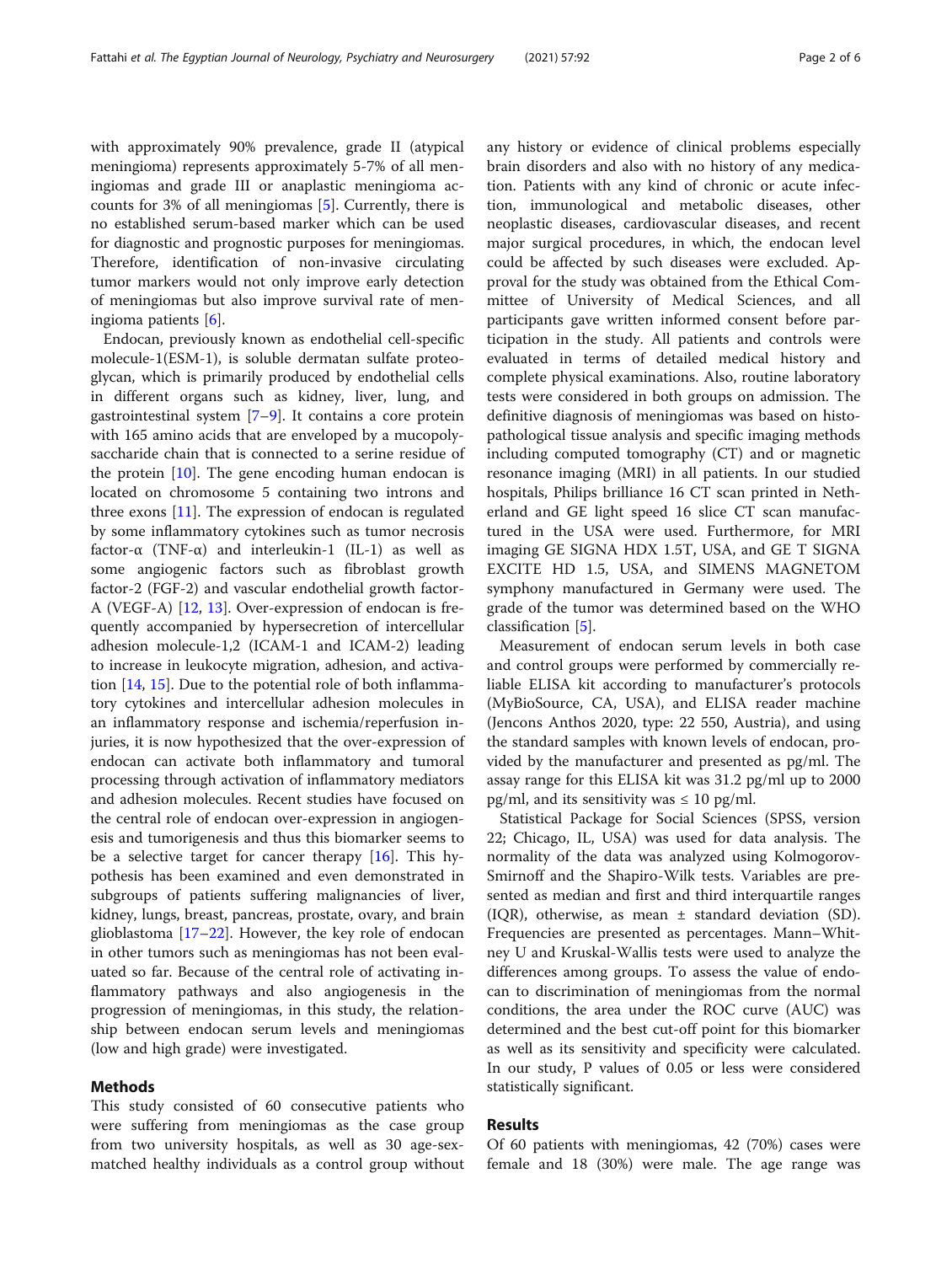between 30 and 84 years in patients with a mean age of  $53.93 \pm 13.32$ . The control group included 30 healthy individuals and the majority of them were female  $(N = 20,$ 66.6%), and the age range was between 38 and 86 years with a mean age of  $54.11 \pm 13.72$ .

In patients' groups, 39 cases (65.0%) suffered from grade I of meningioma, 15 cases (25%) from grade II of meningioma, and 6 cases (10%) from grade III of the tumor.

The endocan serum level in the group with meningiomas was 283.34 (242.09-358.70) pg/ml, and in the control group was 250.29 (207.56-329.71) pg/ml respectively  $(p = 0.172)$ . Based on the grade, patients were divided into three different groups (grade I, II, and III) and the level of endocan was evaluated separately in each group and compared to the control. The serum level of endocan in the group with grade I of meningioma was 259.39 (225.67-287.17) pg/ml and in the control group was 250.29 (207.56-329.71) pg/ml, indicating no significant differences ( $P = 0.86$ ). While in patients with grade II, serum level was 355.24 (325.14-431.74) and in the control group was 250.29 (207.56-329.71) pg/ml which showed statistically significant differences  $(P = 0.002)$ . Furthermore, patients with grade III of meningioma had statistically higher serum levels of endocan in comparison with control group [493.93 (406.92-710.97) versus 250.29 (207.56-329.71) pg/ml respectively, P < 0.001] (Fig. 1). In the meningioma and control groups, the

endocan serum levels were independent of baseline parameters including gender and age (Table [1\)](#page-3-0).

Regarding different meningioma grades, patients with grade II had significantly higher endocan serum levels compared with grade I ( $P < 0.001$ ). This is also true for comparison between grade III versus grade I and grade III versus grade II ( $P < 0.001$ ,  $P = 0.02$  respectively) (Table [2\)](#page-3-0).

According to the ROC curve analysis (Fig. [2](#page-4-0)), the measuring endocan serum levels could be a probable index for differentiating meningioma from normal condition (AUC = 0.624, 95% CI, 0.515-0.725). The best cut-off value of endocan for this differentiation was estimated to be 215.15 pg/ml yielding a sensitivity of 65% and a specificity of 60%.

## **Discussion**

The majority of meningiomas are benign and can be cured by surgical procedures, but, approximately 20% of meningioma patients suffer from an aggressive clinical course with tumor recurrence or progressive form, leading to significant morbidity and increased mortality of patients [[18\]](#page-5-0). Hence, novel and specific biomarkers that can help to early diagnosis or prognosis to improve patient outcomes are important [\[23](#page-5-0)].

Endocan is a proteoglycan that is primarily produced by kidney, liver, lung, and gastrointestinal system endothelial cells. Endocan is also known as an indicator of

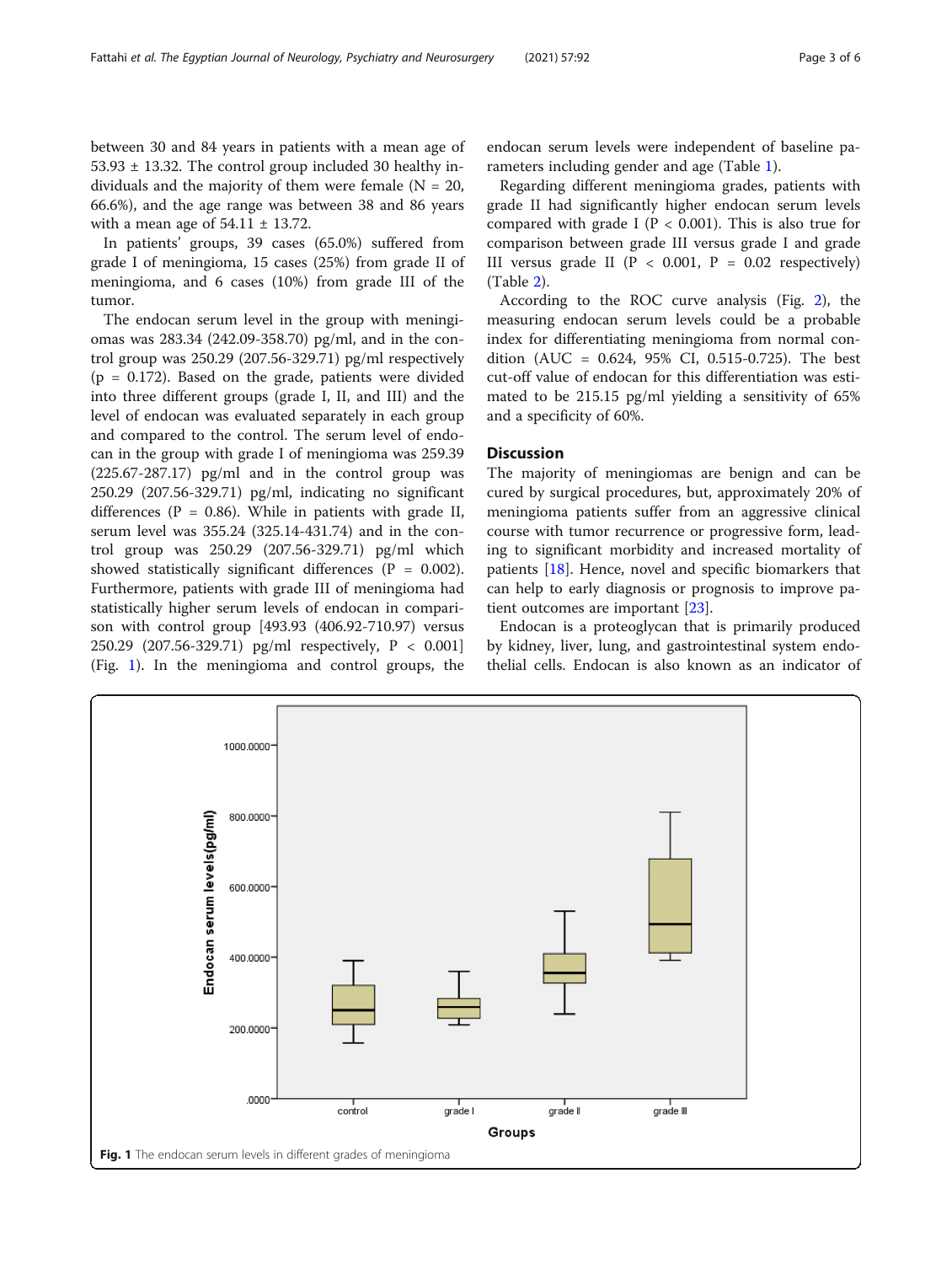| <b>Variables</b> |                          | Meningioma             | Control                | P value |
|------------------|--------------------------|------------------------|------------------------|---------|
| Gender           | Male $(n = 45)$          | 310.64 (244.94-540.46) | 261.50 (236.82-355.88) | 0.440   |
|                  | Female $(n = 15)$        | 276.55 (240.39-356.39) | 240.21 (199.76-330.94) | 0.080   |
| Age              | $<$ 55 years (n = 27)    | 287.79 (246.96-359.85) | 241.73 (202.42-468.02) | 0.254   |
|                  | $\geq$ 55 years (n = 33) | 279.51 (247.22-357.54) | 261.50 (215.15-315.86) | 0.122   |

<span id="page-3-0"></span>Table 1 The endocan serum levels according to baseline variables in meningioma and control groups

endothelial dysfunction. It has been demonstrated that it plays an important role in tumor growth and angiogenesis and its plasma levels have been shown to increase in some cancers [\[24,](#page-5-0) [25\]](#page-5-0). It has shown a positive correlation with tumor recurrence and progression. In the present study, a significant endocan serum levels were seen in patients with grades II and III of meningioma compared to healthy individuals. There are several previous studies that have investigated endocan serum levels or expressions in different kinds of cancers, for example, Atukeren and colleagues, studied levels of endocan in patients with meningioma and glioma. They found that the mean level of endocan has a significant incline from the control group to the malignant tumor groups although the meningioma (benign) had the lowest mean level, and the high-grade glioma (most malignant) group had the highest mean level. They also showed that incline expression was significantly correlated with the degree of malignancy, which means that with increasing the degree of malignancy, the endocan expression also increased [\[26\]](#page-5-0). In another study, Maurage and colleagues investigated endocan expression in brain tumors. In their study, endocan immune reactivity was detected in hyperplastic endothelial cells in high-grade gliomas, mostly at the tumor margins; endothelial cells were mostly endocan negative in low-grade gliomas, and it was never detected in the cerebral cortex distant from the tumors. No endocan immune reactivity was observed in pure anaplastic oligodendrogliomas, whereas there was endocan immune reactivity in both endothelial and tumor cells in anaplastic oligoastrocytomas and anaplastic astrocytomas. The intensity of immunolabeling in these tumor cells varied considerably from cell to cell,

Table 2 The endocan serum levels in different grades of meningioma

| Grade     | Frequency              | Endocan level                                          | P value |
|-----------|------------------------|--------------------------------------------------------|---------|
| II VS I   | 15 (25%) VS 39 (65.0%) | 355.24 (325.14-431.74)<br>VS<br>259.39 (225.67-287.17) | < 0.001 |
| III VS I  | 6 (10%) VS 39 (65.0%)  | 493.93 (406.92-710.97)<br>Vς<br>259.39 (225.67-287.17) | < 0.001 |
| III VS II | 6 (10%) VS 15 (25%)    | 493.93 (406.92-710.97)<br>Vς<br>355.24 (325.14-431.74) | 0.02    |

and not all tumor cells expressed endocan in their cytoplasm. In general, as shown in their study, low-grade glioma cases were almost all negative for endocan expression as were cases with grade III oligodendrogliomas [[27](#page-5-0)]. Lassalle and colleagues studied endocan expression in different organs. They found out that endocan may participate in specialized endothelial functions, particularly in the lung vascular spaces. Also, endocan mRNA was detected with less intensity in the kidney, thereby indicating that vascular endothelium from lung and kidney may have common functional entities mediated by endocan. In their study, other endothelial cell-rich tissues, such as heart or placenta, have shown poor expression of endocan mRNA and the reason was unclear. One can suggest that the constitutive expression of endocan mRNA in the vascular endothelial cells may vary considerably, depending on either an organ-specific differentiation state of endothelial cells or specific factors present in the local microenvironment [[7\]](#page-5-0). In another study, Leroy and colleague investigated endocan expression in clear renal cell carcinoma and papillary carcinoma and they illustrated that endocan in papillary carcinomas is weakly or not expressed. This finding is of interest because there are unique molecular mechanisms for clear cell renal carcinoma and papillary carcinomas [\[28\]](#page-5-0). As mentioned in our findings, the different grades of meningioma had statistically significant differences compared to each other and control group regarding serum levels of endocan meaning that the higher the grade, the higher the serum endocan level. Previous studies have shown that not only in meningiomas but also in gliomas, endocan is never expressed in the cerebral cortex and endothelial cells in lower grades (grade I and grade II) and endocan expression in glioblastoma is continuously related to abnormal vasculature reflecting neoangiogenesis [\[27](#page-5-0), [29](#page-5-0)]. Another study was conducted to investigate the endothelial expression of endocan and its relation to tumor progression in pituitary adenoma by Cornelius and colleagues. As a result, they found out that in normal pituitary, endocan is never expressed in the endothelial cells but is observed in few endocrine cells whereas in a subset of pituitary tumors endocan is expressed in endothelial and endocrine cells [[30\]](#page-5-0).

Our findings showed the association between endocan serum levels and different grades of meningioma that may emphasize the critical role of endocan as a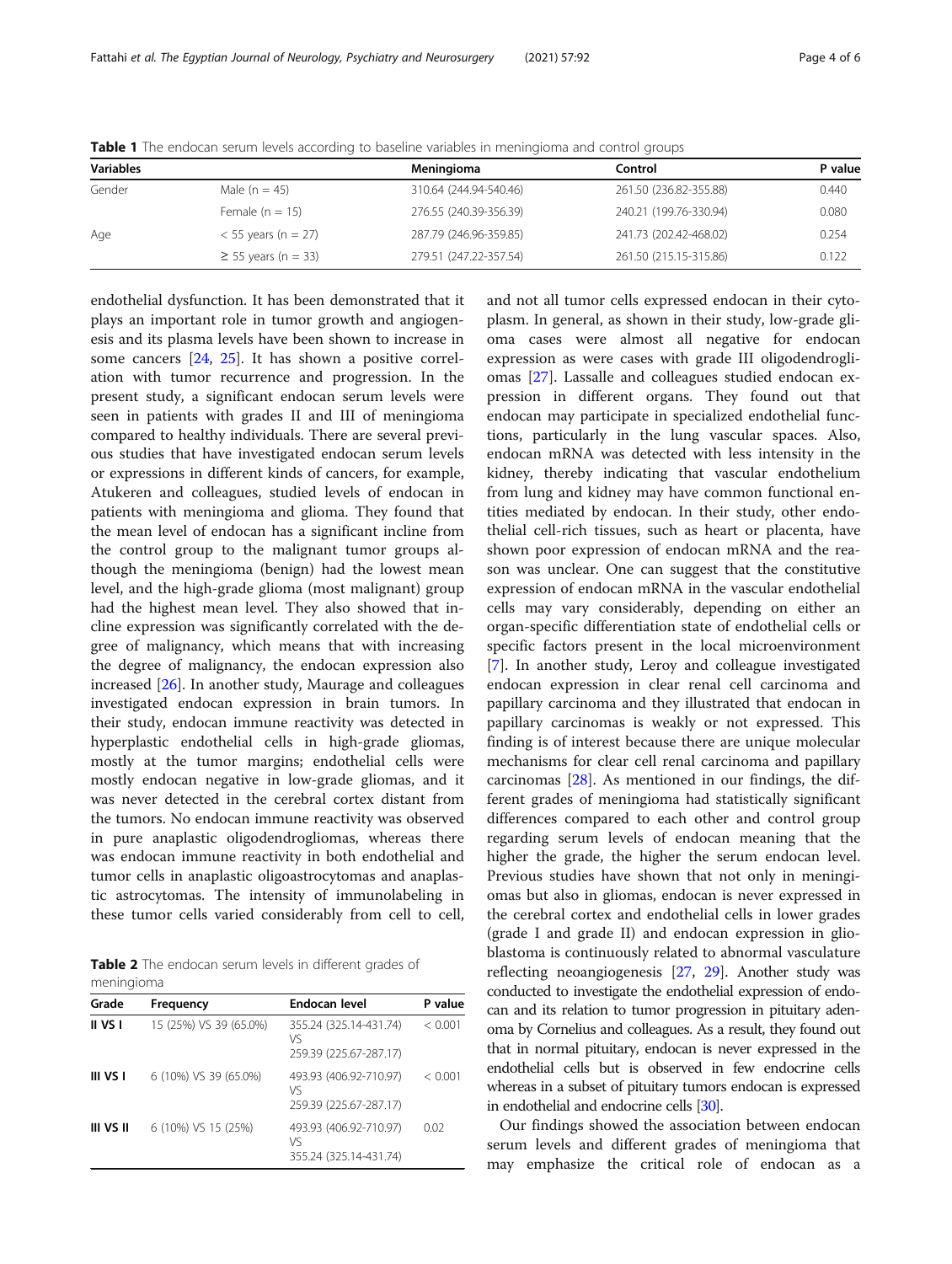<span id="page-4-0"></span>

predicting or prognostic factor for the disease. Additionally, according to the results of the ROC curve analysis, the endocan appears to be a probable marker for meningiomas; however, more investigations with larger sample sizes are warranted.

This study has some limitations. First, due to retrospective nature of the study, there may be risk of patients' bias. Second, certain proportion of patients without complete data was excluded so study had a relatively small number of patients. Our conclusion needs to be verified in future by a multi-center investigation.

## Conclusion

In total, although meningiomas are considered as the heterogeneous brain tumors with aggressive potential, our findings suggest that higher grades of meningioma had higher endocan serum levels, however, the role of endocan in pathogenesis or progression of this type of tumor requiring further exclusively assessment.

#### Abbreviations

ELISA: Enzyme-linked immunosorbent assay; CBTRUS: Central Brain Tumor Registry of the United States; WHO: World Health Organization; ESM-1: Endothelial cell-specific molecule-1; TNF-α: Tumor necrosis factor-α; ICAM-1 and ICAM-2: Intercellular adhesion molecule-1,2; CT: Computed tomography; MRI: Magnetic resonance imaging

# Acknowledgements

Not applicable

#### Authors' contributions

MJF: Design of the work, interpretation of data, revision of manuscript, FS: The acquisition, analysis, interpretation of data, drafting the manuscript. MM: Interpretation of data, drafting the manuscript. AAN: interpretation of data, drafting the manuscript. MP: The acquisition and analysis of data. YS: The acquisition and analysis of data. MT: Design of the work, revision of manuscript. AG: Design of the work, revision of manuscript. Note: The authors read and approved the final manuscript.

#### Funding

This work was supported by a grant from Shiraz University of Medical Sciences (grant no. 15233-01-01-1396).

#### Availability of data and materials

The datasets generated and analyzed during the current study are not publicly available but are available from the corresponding author.

#### Declarations

#### Ethics approval and consent to participate

Approval for the study was obtained from the Ethical Committee of Shiraz University of Medical Sciences (IR.SUMS.MED.REC.1399.106), and all participants gave written informed consent before participation in the study.

#### Consent for publication

Not applicable.

#### Competing interests

The authors declare that they have no competing interests.